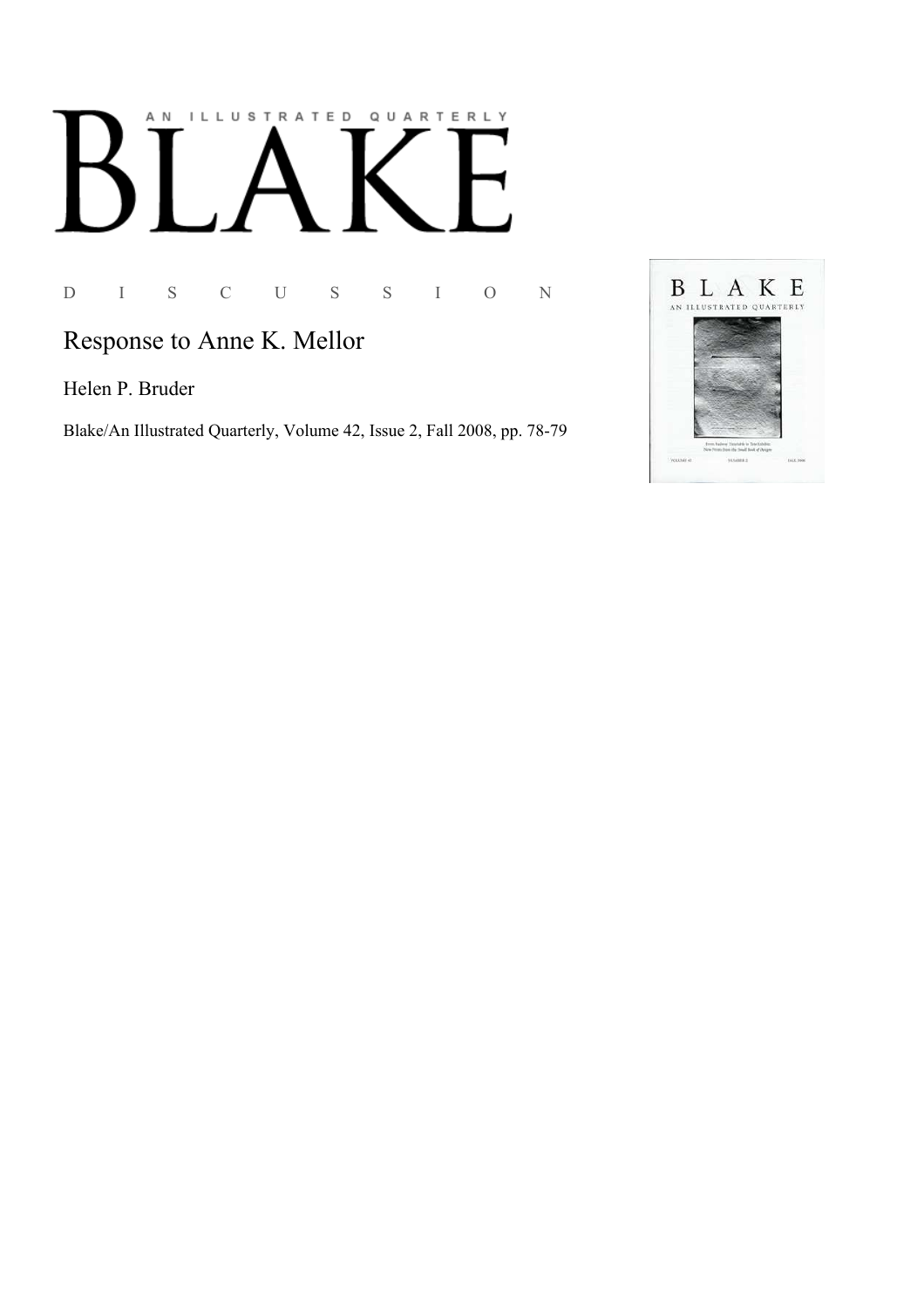Carleton, amateur Cork artist, visited the Blakes provides an intriguing context for Blake's observation to Hayley that both Penelope Chetwynd and her brother "were much pleased with Romneys Designs" that Blake had borrowed from various sources to engrave for Hayley's *Life of George Romney.* 

The "M<sup>r</sup> . Chetwynd" who, according to John Carr, was taught painting by Blake and Hayley at Felpham in September 1801, can now be identified. Catharine Kearsley, in her *Kearsley's Complete Peerage, of England, Scotland and Ireland* (1794), writes of "William [Chetwynd] who married Penelope Carleton, by whom he has issue, a son and 3 daughters ...."<sup>21</sup> According to Hayley (cited above), Penelope Chetwynd's eldest child Penelope was aged fifteen in 1800. She must therefore have been born about 1785, a year or two after her parents married. Penelope Chetwynd's only son, John, can therefore have been no younger than eight and no older than fifteen in 1801.<sup>22</sup> John Chetwynd was therefore old enough to be "M". Chetwynd," the "noble Youth" referred to by Carr. Hayley and Blake taught painting not to Penelope Chetwynd's brother, but to her orphaned son, young John Chetwynd.<sup>23</sup>

In the light of the new information concerning Penelope Carleton Chetwynd discussed in this note, it is clear that Mrs. Chetwynd is of significance to Blake studies. As a female member of the gentry she, like Rebekah Bliss, challenges the commonplace view of Blake's audience as male, radical, and dissenting. Her nationality is also important. Previously, the only identified Irish customers for Blake's work were Martin Archer Shee (of Dublin) and Sir Richard Newcomen Gore-Booth (of Sligo), subscribers to Robert Hartley Cromek's edition of Blair's Grave in 1808.<sup>24</sup> Even more significantly,

21. Catharine Kearsley, *Kearsley's Complete Peerage, of England, Scotland and Ireland; Together with an Extinct Peerage of the Three Kingdoms*  (London: C. and G. Kearsley, 1794) 397.

22. See *Burke's Peerage and Baronetage,* 92nd ed. (London: Burke's Peerage Ltd., 1934) 528.

In a letter to Hayley dated 19 August 1800, John Flaxman writes of Blake's projected move to Felpham: "1 see no reason why he should not make as good a livelihood there as in London, if he engraves & teaches drawing, by which he may gain considerably ..." *(BR[2]* 94-95).

24. See *BR(2)* 214; Robert N. Essick and Morton D. Paley, *Robert Blair's*  The Grave *Illustrated by William Blake: A Study with Facsimile* (London:

we now know that Blake was in touch with someone personally affected by the "horror & distress" caused by the recent troubles in Ireland. Blake's relationship with Mrs. Chetwynd therefore provides a new perspective for his numerous references to Ireland in his later illuminated books, including his writing of "the majestic form of Erin in eternal tears."<sup>25</sup> Mrs. Chetwynd's social position is also telling. In *The Everlasting Gospel,* A. L. Morton suggests that "because Blake was a working man he never lost his class passion or his faith in a revolutionary solution."<sup>26</sup> More recently, E. P. Thompson has suggested that a politically radical and dissenting Blake maintained a "conscious posture of hostility to ... polite culture."<sup>27</sup> However, Blake's brief account of his meeting with Mrs. Chetwynd and Mr. Carleton in 1804 suggests that the poet-artist was at ease with members of the gentry. The class distinctions Morton and Thompson look for seem curiously absent in Blake's encounter. Finally, Blake's finding a buyer for his work in William Hayley's intimate friend Mrs. Chetwynd continues the revision of Blake scholarship's perception of Hayley. Even when making love to "M<sup>15</sup> C.," Hayley appears to have been looking out for Blake.

Scolar Press, 1982). Shee's student Martin Cregan of County Meath visited the Blakes at 17 South Molton Street in 1809 *(BR[2]* 281). However, there is no evidence of his purchasing any of Blake's works.

25. E 245. Rather than Wright's identification of Penelope Chetwynd with Gwendolen (see note 6 above), another passage from *Jerusalem* in which Blake associates the neighborhood of South Molton Street with sufferings in Ireland seems more pertinent in this context: "Dinah, the youthful form of Erin / The Wound I see in South Molton S[t]reet 8c Stratford place / Whence Joseph & Benjamin rolld apart away from the Nations" (E 230). See also Blake's reference to "the [war?] Widows tear" in *The Grey Monk(E* 489).

26. A. L. Morton, *The Everlasting Gospel* (London: Lawrence & Wishart, 1958)18.

27. E. P. Thompson, *Witness against the Beast: William Blake and the Moral Law* (New York: New Press, 1993) xviii.

DISCUSSIO N

*With intellectual spears, & long winged arrows of thought* 

## Response to Anne K. Mellor

### BY HELEN P. BRUDER

 $M$ <sup>UCH of the displeasure expressed in Anne K. Mellor's provide the displeasure expressed in Anne K. Mellor's provide the state of my book *Women Reading William Blake*</sup> UCH of the displeasure expressed in Anne K. Mellor's [Blake 41.4 (spring 2008): 164-65] appears to derive from her conviction that it should have been about something else: "the

html>; see also Richard Sainthill, *An Otla Podrida; or, Scraps, Numismatic, Antiquarian and Literary* (London: Nicholls and Son, 1844) 227. Blake's fellow printmaker and artist James Barry also hailed from Cork.

On 2 April 1816 the *Limerick General Advertiser* reported that on "Tuesday [26 March) morning a duel took place at the Dublin Turnpike, near Cork, between Walter Croker Esq and Webber Carleton Esq and after exchanging shots without injury to either party, the business was adjusted." Webber's involvement in this potentially fatal conflict sits strangely with Blake's estimation of Penelope Chetwynd's brother as a man "mild 8c polite in soul."

<sup>23.</sup> As Marsh's and Carr's allusions to Mr. Chetwynd are dated June and September 1801 and Charlotte Smith's references to Mrs. Chetwynd date from April and October 1801, we may infer that Penelope Chetwynd's son John Chetwynd was staying with his mother and sisters Penelope, Lucy, and Emily near Felpham, c. April-October 1801. John and his three sisters are listed in John Debrett, *Debrett's Peerage of England, Scotland and Ireland* (London: William Pickering, 1840) 156.